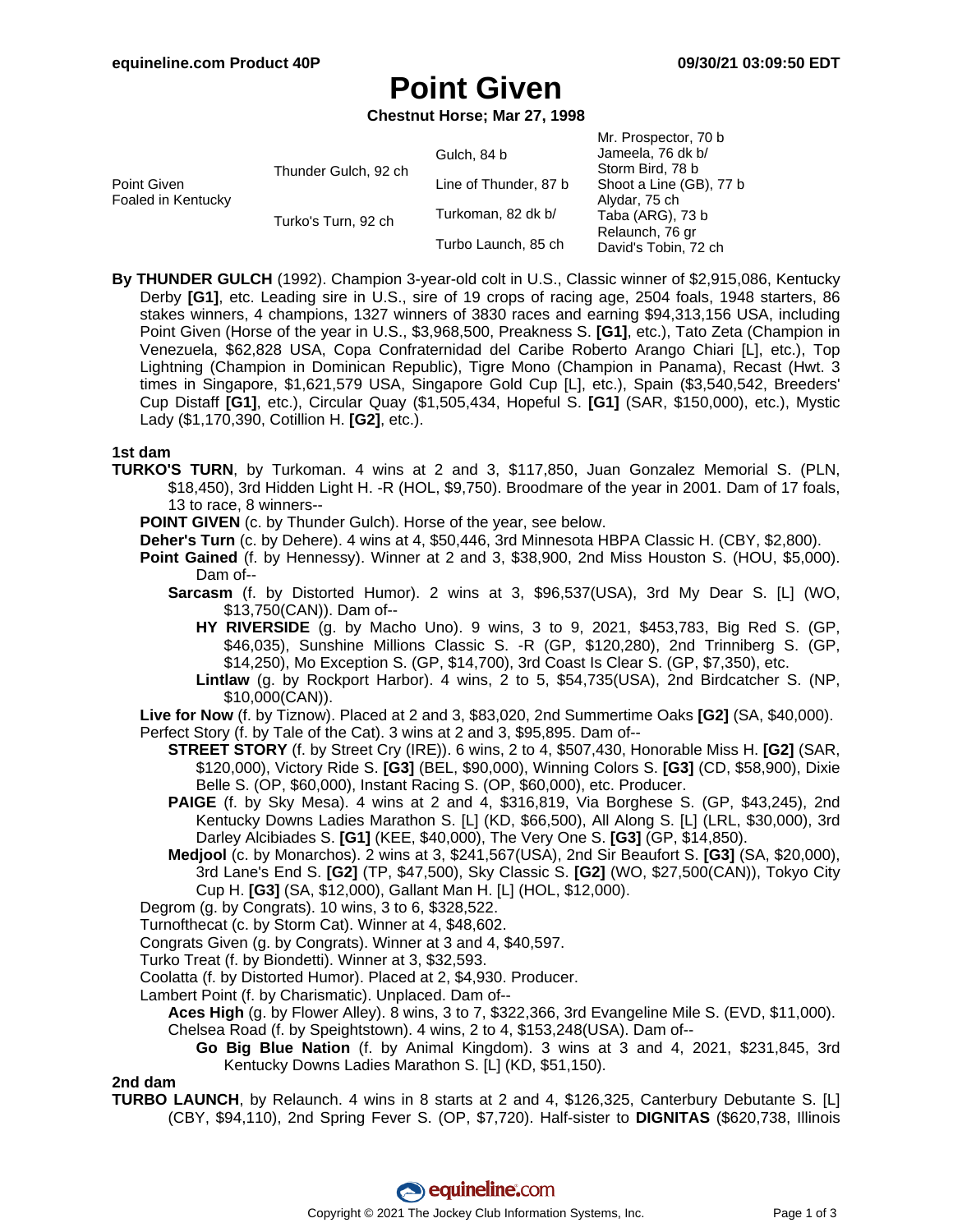## **Point Given**

## **Chestnut Horse; Mar 27, 1998**

Derby **[G2]**, etc., sire), **EXPLOSIVE GIRL** (\$467,592, Ak-Sar-Ben Budweiser Breeders' Cup H. [L] (AKS, \$92,310), etc.). Dam of 4 winners--

- **U R UNFORGETABLE** (f. by Affirmed). 5 wins, 2 to 5, \$260,050, Hialeah Breeders' Cup H. [L] (HIA, \$60,000), 2nd Just a Game Breeders' Cup H. **[G3]**, Beaugay H. **[G3]**, 3rd Vinery Matchmaker S. **[G3]**. Dam of--
	- Lose the Blues (f. by Pulpit). Unraced. Dam of--
		- **McKenzies Way** (g. by Wildcat Heir). 15 wins, 2 to 9, \$345,683, 2nd Jack Goodman S. (OTH, \$11,800).
- **TURKO'S TURN** (f. by Turkoman). Black type winner, see above.
- Late Charge (g. by Capote). 2 wins at 4, \$51,960.
- Move the Cat (g. by Storm Cat). Winner at 3, \$14,505.
- American Jewel (f. by Quiet American). Placed at 2, \$13,273. Dam of--
	- **AWSUGAHNOW** (f. by Forestry). 4 wins, 2 to 4, \$225,694, West Virginia Secretary of State S. [L] (MNR, \$51,000), Ada S. (RP, \$30,000), 3rd Hoist Her Flag S. (CBY, \$6,000). Producer.
	- **Sawtooth Mountain** (c. by Johannesburg). 4 wins, 2 to 5 in IRE and NA , \$121,093 (USA), 2nd Coolmore Hurricane Run El Gran Senor S. [L].
- Capote's Dear (f. by Capote). Placed at 3, \$10,580. Producer.
- Close Secret (f. by Storm Cat). Placed in 2 starts at 3, \$5,000. Producer.
- Linder's Lass (f. by Orientate). Placed in 2 starts at 3, \$4,540. Producer.
- Hot Red (f. by Thunder Gulch). Unraced. Dam of--

**Midnight Taboo** (c. by Langfuhr). 3 wins at 3 and 4, \$224,414, 2nd Coastal S. (BEL, \$20,000).

- Inside Emotion (f. by Miswaki). Unraced. Dam of--
	- **Devilish Stunt** (g. by Sharp Humor). 4 wins, 2 to 4, \$133,368(USA), 3rd Colin S. [L] (WO, \$16,500(CAN)).
	- **Seminole Lass** (f. by Indian Charlie). 4 wins at 2 and 3, \$101,210, 2nd Boynton Beach S. (GP, \$10,000). Producer.
	- **Madison Meadows** (f. by Cozzene). 4 wins, 3 to 5, \$85,468, 2nd Chandler S. (TUP, \$8,000). Producer.
- C and J's Delight (f. by Majestic Light). Unplaced. Dam of--
	- **Lowther Street** (c. by Street Cry (IRE)). 3 wins at 4 and 5, \$150,052(USA), 3rd S. W. Randall Plate H. (HST, \$5,500(CAN)).
	- Majestic Glitter (f. by Glitterman). 6 wins at 3 and 4, \$28,876. Dam of--
		- **Bling It On Baby** (f. by Pomeroy). 8 wins, 2 to 5, \$185,490, 2nd E. L. Gaylord Memorial S. (RP, \$10,000).

### **3rd dam**

- DAVID'S TOBIN, by \*Tobin Bronze. 5 wins at 4 and 5, \$56,050. Sister to **MAGNIFICENT DON** (\$156,119, Golden Link H., etc.). Dam of 7 winners--
	- **DIGNITAS** (c. by In Reality). 6 wins, 3 to 5, \$620,738, Illinois Derby **[G2]**, Michigan Mile H. **[G2]**, Rushaway S. [L] (TP, \$34,857), 3rd Stephen Foster H. **[G3]**, Derby Trial S. **[G3]**. Sire.
	- **EXPLOSIVE GIRL** (f. by Explodent). 15 wins, 2 to 5, \$467,592, Ak-Sar-Ben Budweiser Breeders' Cup H. [L] (AKS, \$92,310), Winona H. [L] (CBY, \$37,450), Ak-Sar-Ben Budweiser Breeders' Cup S. (AKS, \$80,070), Sunbelt H. (RP, \$17,310), Quivira H. (AKS, \$16,320), Good Life S. (AKS, \$16,650), Goldenrod S. (AKS, \$15,945), Princess S. (AKS, \$13,095), etc. Dam of--
		- **Grass Eiko O** (c. by French Deputy). 3 wins at 2 and 3 in JPN, \$1,618,071 (USA), 2nd NHK Mile Cup [LR], American Jockey Club Cup [LR], 3rd Tokyo Chunichi Sports Hai Musashino S. **[G3]**, Yukan Fuji Sho Crystal Cup [LR].
	- **TURBO LAUNCH** (f. by Relaunch). Black type winner, see above.
	- Classy Monte (g. by Montmartre). 3 wins at 3 and 5, \$31,841.
	- Subarashii (f. by Danzig Connection). 3 wins at 4 in IRE, \$25,803 (USA). Producer.
	- Explosive Tobin (f. by Explodent). Winner at 3, \$18,637. Producer.
	- Pert n Saucy (f. by Court Ruling). 2 wins at 3, \$17,137. Producer.
	- Raise Tobi (f. by Raise a Man). Placed at 2 and 3, \$3,490. Producer.
	- Always Reliable (c. by Montmartre). Placed at 4 and 5.
	- Judaea (f. by Relaunch). Unplaced in 1 start. Dam of--
		- **El Rebecca** (f. by El Corredor). 2 wins at 2, \$63,542, 3rd Princess S. (LAD, \$5,500). Dam of-- **Ultimate Badger** (c. by Commissioner). 2 wins at 2, placed at 3, 2021, \$121,390, 2nd